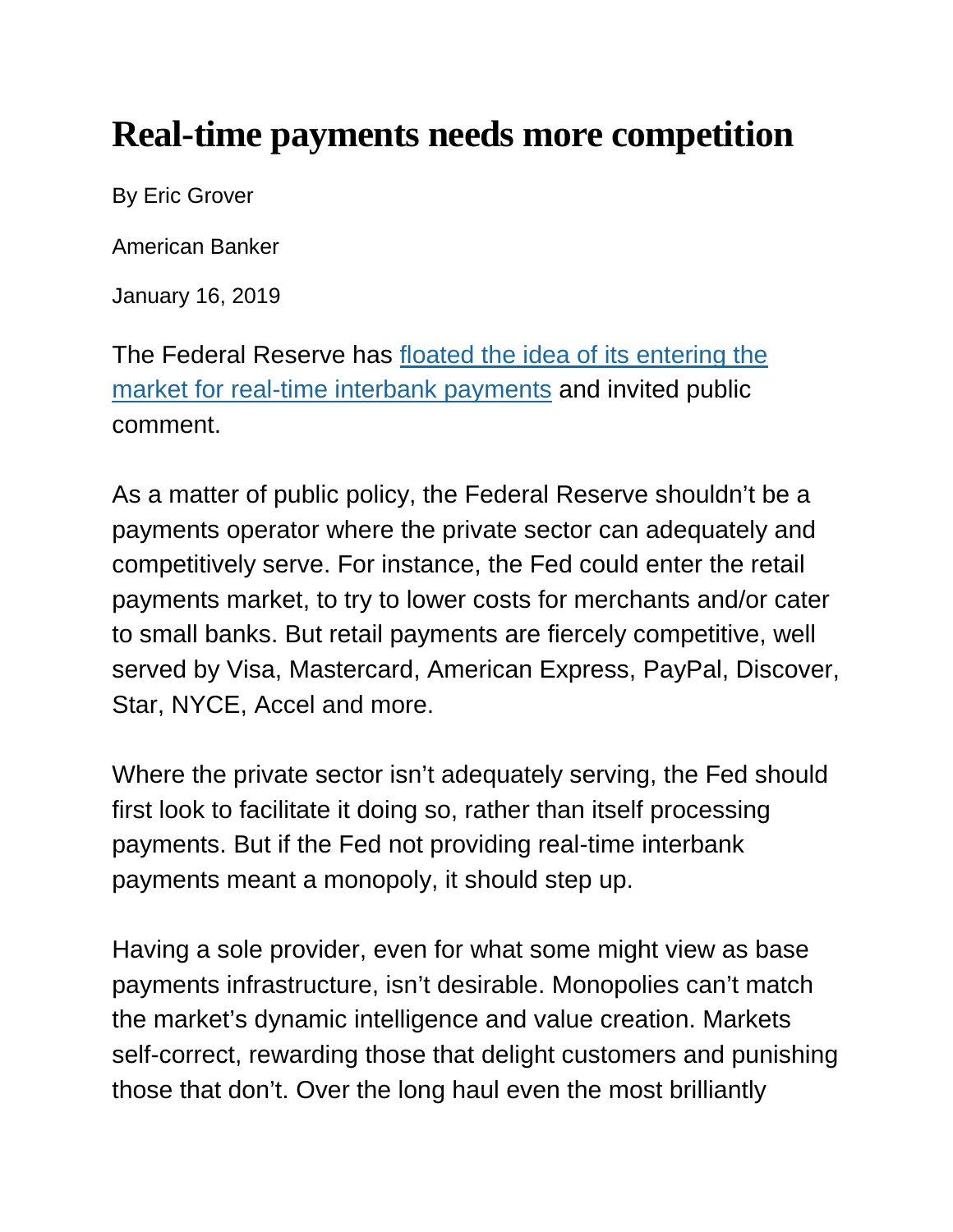designed monopoly systems underperform against seemingly inefficient and redundant competing providers.

In 2017 large banks' cooperative The Clearing House introduced a real-time interbank payments service. TCH and the Fed are the only traditional ACH and wire-transfer operators in the U.S. Part of the rationale for the Fed processing these interbank payments is to ensure a modicum of competition and that smaller banks have access. The same logic extends to real-time payments.

TCH priced its real-time payments identically for high-volume and small low-volume banks, at least partly to signal the Fed there was no need for it to enter the market, and putting an exclamation point on [its complaint over the Fed discounting ACH for large](https://www.gao.gov/assets/680/679388.pdf)  [banks.](https://www.gao.gov/assets/680/679388.pdf)

In the absence of solid private-sector alternatives, the Fed would be a logical second real-time-payments processor. However, there are private-sector payment networks and processors with the wherewithal, and perhaps, the interest to compete in the U.S. instant-interbank-payments market.

Mastercard is the U.K.'s monopoly interbank real-time payments processor. It has direct or indirect processing relationships with U.S. banks large and small. And while not retail, interbankpayment processing, decidedly, is a network business. Assuming it's not restricted by its relationship with TCH, Mastercard would bring much to the domestic interbank-payments market, plus have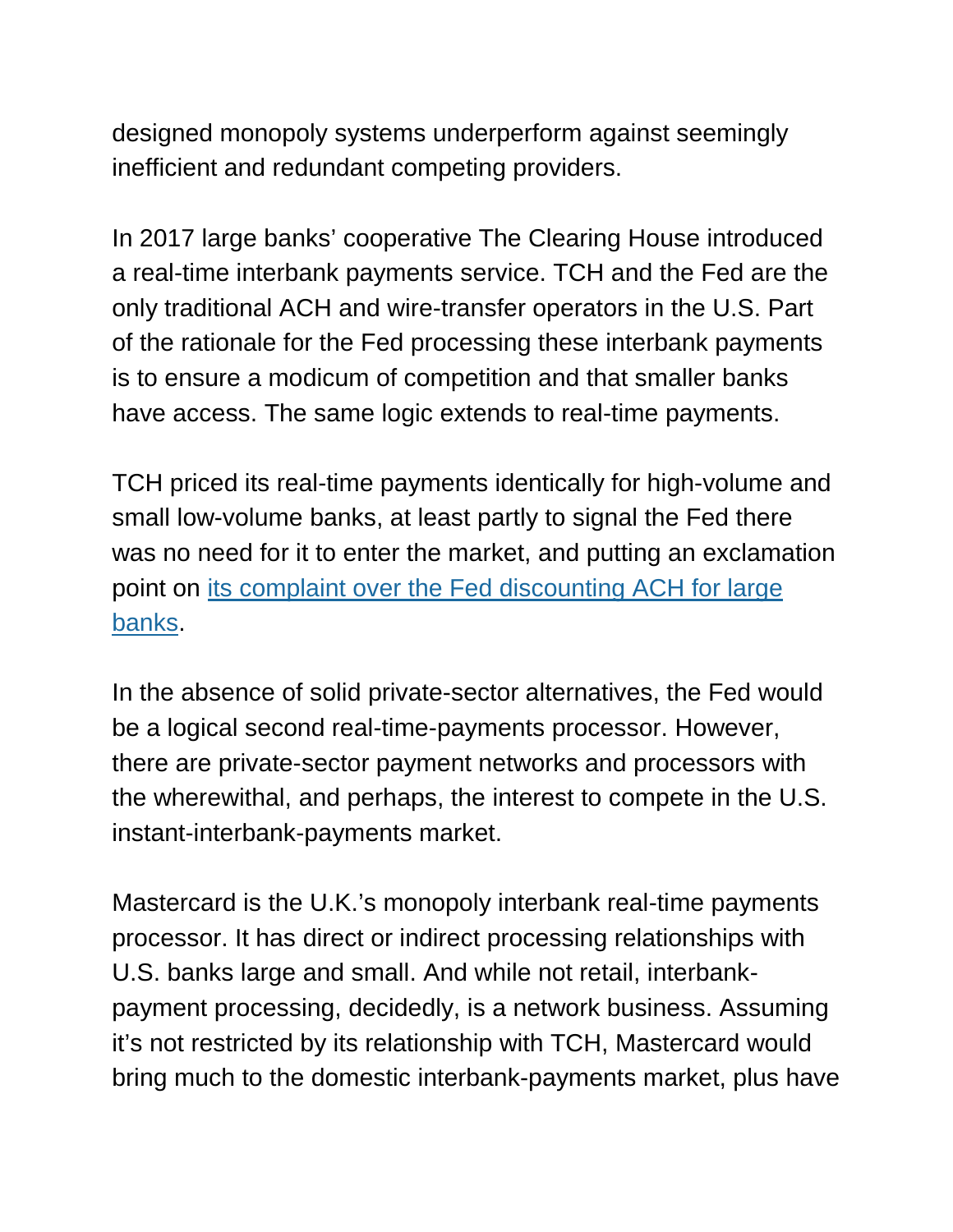a plausible path — or paths — to interoperability with national interbank-payment systems planet-wide.

Ubiquitous Visa, and FIS and Fiserv, using their debit rails, also provide faster payments. Interoperating with other networks, they all could provide systemwide instant interbank payments.

There would be a downside to the Fed entering the real-time interbank payments market. With its scale and role as the financial system's chief regulator, the Fed would deter additional private-sector parties from undertaking to serve the market.

Tech titans [Google, Amazon, and Apple, and payments Phenoms](https://s22127.pcdn.co/wp-content/uploads/2018/12/fin-fed-real-time-payments-docket-op-1625-final.pdf)  [PayPal and Stripe urged the Fed to provide real-time interbank](https://s22127.pcdn.co/wp-content/uploads/2018/12/fin-fed-real-time-payments-docket-op-1625-final.pdf)  [payments.](https://s22127.pcdn.co/wp-content/uploads/2018/12/fin-fed-real-time-payments-docket-op-1625-final.pdf) Yet they would howl in protest if Washington proposed providing internet search and retail-payments processing to ensure equitable access. In their realm, they understand having the state competing with private firms isn't in their or the public's interest.

Goliath retailers [Walmart and Target want the Fed to provide](https://www.wsj.com/articles/for-walmart-and-target-the-fed-holds-the-keys-to-faster-payments-1544097601)  [faster payments.](https://www.wsj.com/articles/for-walmart-and-target-the-fed-holds-the-keys-to-faster-payments-1544097601) They would, however, be the first to object to government launching a national chain of big-box stores.

And, small banks are keen for the central bank to provide an instant interbank-payments alternative to TCH. The Independent Community Bankers of America declared ubiquity "may never be achieved without the Federal Reserve developing and operating a